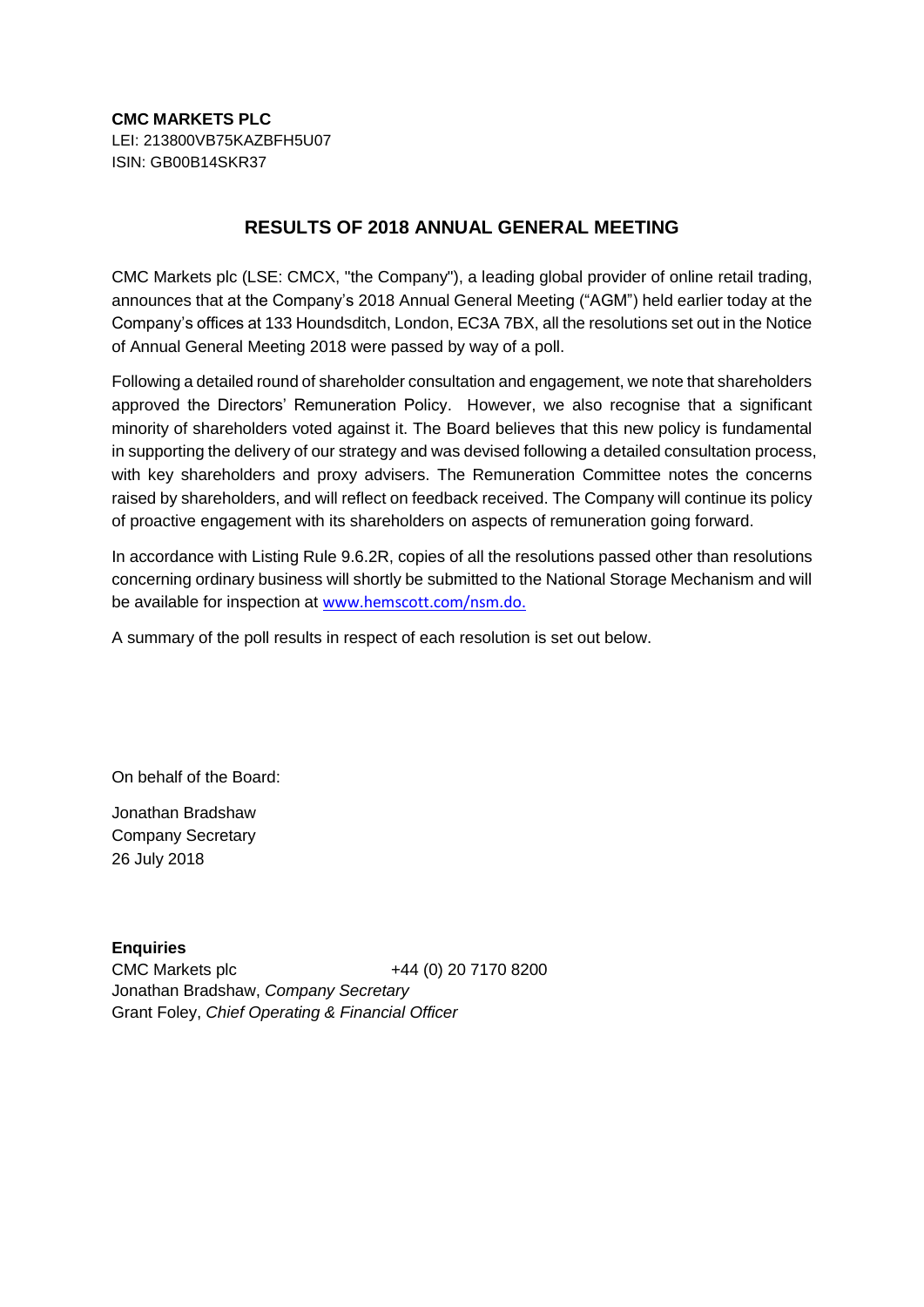## ANNUAL GENERAL MEETING – 26 JULY 2018 VOTING RESULTS

|                | <b>Resolution</b>                                                                                   | OF VOTES<br>FOR<br><b>NUMBER</b> | %FOR    | OF VOTES<br><b>AGAINST</b><br>NUMBER | % AGAINST | TOTAL<br>SHARES<br>VOTED | % OF ISC<br>VOTED | NUTHHELD<br>OF VOTES<br><b>NUMBER</b> |
|----------------|-----------------------------------------------------------------------------------------------------|----------------------------------|---------|--------------------------------------|-----------|--------------------------|-------------------|---------------------------------------|
|                |                                                                                                     |                                  |         |                                      |           |                          |                   |                                       |
| 1              | Receive accounts for<br>year ended 31-Mar-18                                                        | 258,612,061                      | 100.00% | 6,670                                | 0.00%     | 258,618,731              | 89.48%            | 48,877                                |
| $\overline{2}$ | Final dividend of<br>5.95p per ordinary<br>share                                                    | 258,667,609                      | 100.00% | 0                                    | 0.00%     | 258,667,609              | 89.50%            | 0                                     |
| 3              | To elect Paul<br>Wainscott as a<br>Director                                                         | 258,544,933                      | 99.95%  | 119,467                              | 0.05%     | 258,664,400              | 89.50%            | 3,209                                 |
|                |                                                                                                     |                                  |         |                                      |           |                          |                   |                                       |
| 4              | To elect Sarah Ing as a<br>Director                                                                 | 258,546,933                      | 99.95%  | 118,697                              | 0.05%     | 258,665,630              | 89.50%            | 1,979                                 |
| 5              | To elect Clare Salmon<br>as a Director                                                              | 258,546,060                      | 99.95%  | 119,570                              | 0.05%     | 258,665,630              | 89.50%            | 1,979                                 |
|                | To re-elect James                                                                                   |                                  |         |                                      |           |                          |                   |                                       |
| 6              | Richards as a Director                                                                              | 231,411,379                      | 96.96%  | 7,262,315                            | 3.04%     | 238,673,694              | 82.58%            | 19,993,914                            |
|                | To re-elect Peter                                                                                   |                                  |         |                                      |           |                          |                   |                                       |
| $\overline{7}$ | Cruddas as a Director                                                                               | 258,530,692                      | 99.95%  | 135,395                              | 0.05%     | 258,666,087              | 89.50%            | 1,522                                 |
| 8              | To re-elect David<br>Fineberg as a Director                                                         | 258,276,131                      | 99.85%  | 389,956                              | 0.15%     | 258,666,087              | 89.50%            | 1,522                                 |
| 9              | To re-elect Grant<br>Foley as a Director                                                            | 258,265,050                      | 99.84%  | 401,037                              | 0.16%     | 258,666,087              | 89.50%            | 1,522                                 |
| 10             | Re-appointment of<br>PwC as auditor                                                                 | 258,657,793                      | 100.00% | 1,330                                | 0.00%     | 258,659,123              | 89.50%            | 8,486                                 |
| 11             | Authority to set<br>Remuneration of<br>auditor                                                      | 258,651,009                      | 99.99%  | 15,928                               | 0.01%     | 258,666,937              | 89.50%            | 672                                   |
| 12             | To approve Directors'<br><b>Remuneration Policy</b>                                                 | 201,826,156                      | 78.03%  | 56,839,473                           | 21.97%    | 258,665,629              | 89.50%            | 1,979                                 |
|                | To approve Directors'                                                                               |                                  |         |                                      |           |                          |                   |                                       |
| 13             | <b>Remuneration Report</b>                                                                          | 218,457,117                      | 84.46%  | 40,208,512                           | 15.54%    | 258,665,629              | 89.50%            | 1,979                                 |
| 14             | To approve Combined<br><b>Incentive Plan</b>                                                        | 215,970,122                      | 83.49%  | 42,695,292                           | 16.51%    | 258,665,414              | 89.50%            | 2,194                                 |
|                |                                                                                                     |                                  |         |                                      |           |                          |                   |                                       |
|                | Authority for<br>Directors to allot<br>shares                                                       |                                  |         |                                      |           |                          |                   |                                       |
| 15             |                                                                                                     | 258,529,626                      | 99.95%  | 133,246                              | 0.05%     | 258,662,872              | 89.50%            | 4,737                                 |
| 16             | Dis-application of pre-<br>emption rights                                                           | 258,659,542                      | 100.00% | 3,330                                | 0.00%     | 258,662,872              | 89.50%            | 4,737                                 |
| 17             | Authority to allot<br>equity securities in<br>certain circumstances<br>for specific<br>transactions | 258,555,757                      | 99.96%  | 110,115                              | 0.04%     | 258,665,872              | 89.50%            | 1,737                                 |